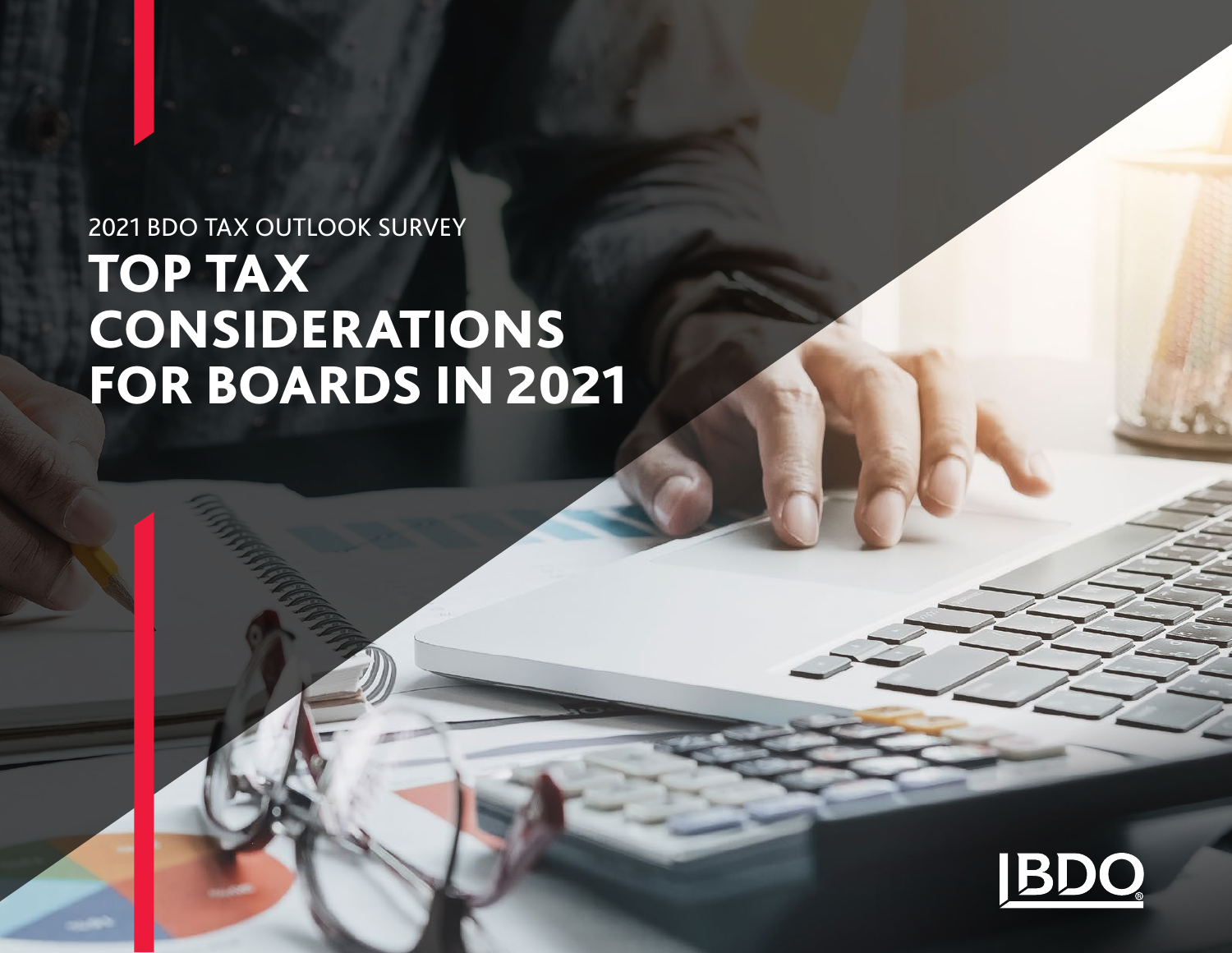

#### Tax as a Strategy for Resilience

Tax strategy and planning remain crucial components of a successful, forward-thinking business plan. As the board's role in overseeing and guiding overall strategy for an organization expands, an understanding of the need for emerging tax technology given changing regulations and the shifting tax landscape is more necessary than ever to keep up with evolving complexities. This year, on top of regularly occurring tax activity, boards and tax executives are faced with continuing COVID-19 complications, anticipated tax changes from a new presidential administration and the global discussion of taxation of the digital economy.

The **[2021 BDO Tax Outlook Survey](https://www.bdo.com/insights/tax/federal-tax/bdo-tax-outlook-survey)**, which polled 150 senior tax executives at companies with revenues ranging from \$100 million to \$3 billion, reveals areas of risk that boards and management teams should have on their radar. Among the many considerations for directors, the importance of understanding total tax liability has become abundantly clear.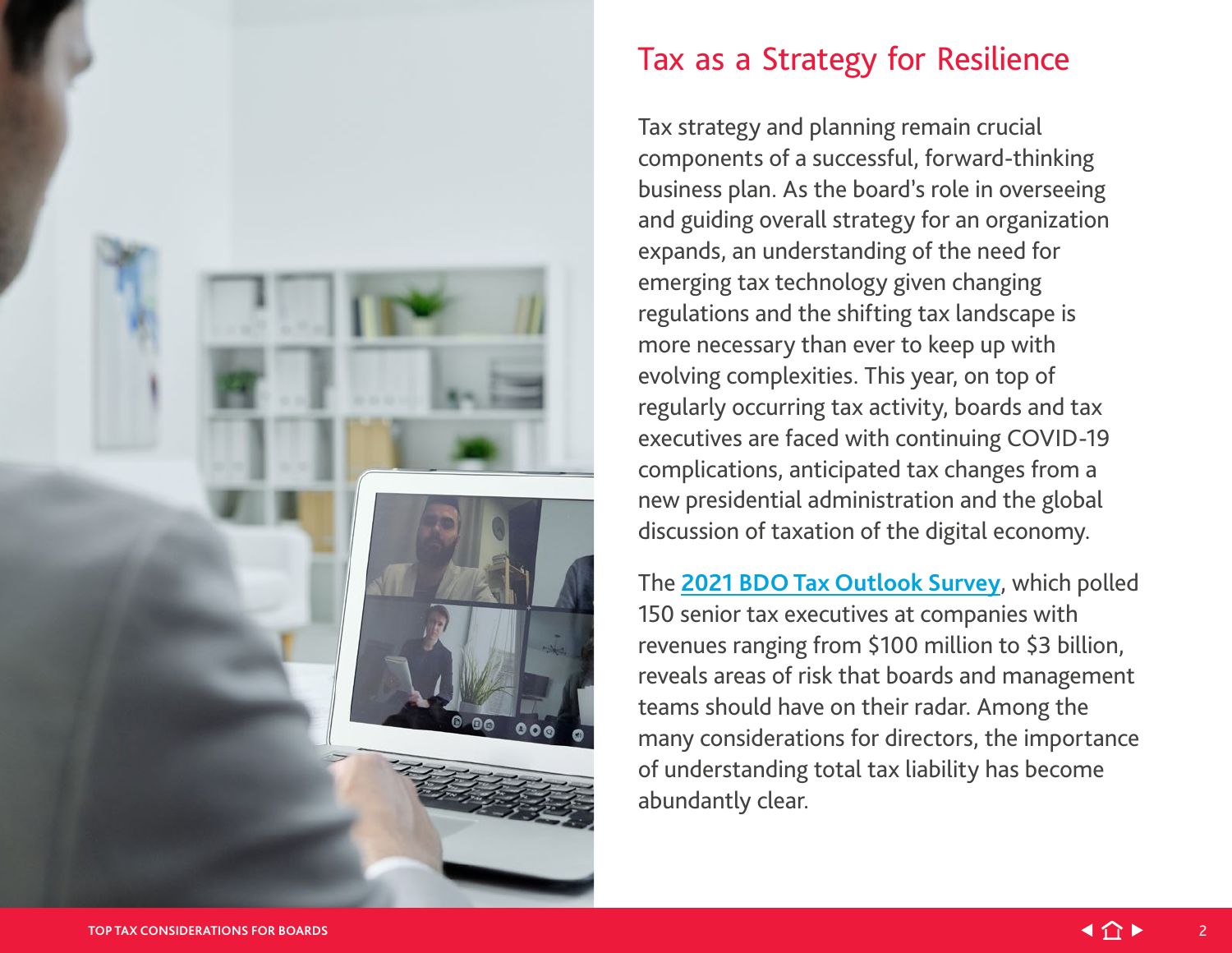## Capturing the Complexities of Total Tax Liability

**[Total tax liability](https://www.bdo.com/resources/total-tax-liability)** is a calculation and a concept. It is an overarching understanding of the sum of all tax exposure by a business at any given time. This amount can continually shift based on deductions, various international, federal, state and local regulations, credits and more. Due to the complex nature of these calculations, a high-level working knowledge is key to assessing management's design and execution of a successful tax strategy.

#### **RATE YOUR BOARD'S UNDERSTANDING OF TOTAL TAX LIABILITY**



Although nearly half of senior tax executives rate their boards as having a high understanding of the matter, this still signals that those tasked with tax management feel more than 50% of boards require more education on what total tax liability is and how it impacts overall business strategy. Given the upward trend in the amount and complexity of tax liability noted by executives, this gap sparks some concern—73% of respondents said their total liability increased in the past 12 months, and 70% expect the same to occur in the next year.

It's not just tax executives who are keeping total tax liability top of mind—CFOs also selected it as their top tax challenge in the **[2021 BDO CFO Outlook Survey](https://www.bdo.com/insights/industries/industries/2021-middle-market-cfo-outlook-survey)**, certifying the need for more focus on the topic across leadership teams. Boards should be dialoguing with management and tax advisors on significant tax matters related to operations and transactions. These conversations allow parties to better understand the impacts of various scenarios, keeping in mind that every business decision has a tax implication. Investing in continuing education in this area is an opportunity for the board to identify risks in a timely manner and assess strategic tax planning when making business decisions.

For more on understanding total tax liability and what it means for business and corporate governance, visit **[BDO's Tax Resource Center](https://www.bdo.com/resource-centers/tax-resource-center)**.

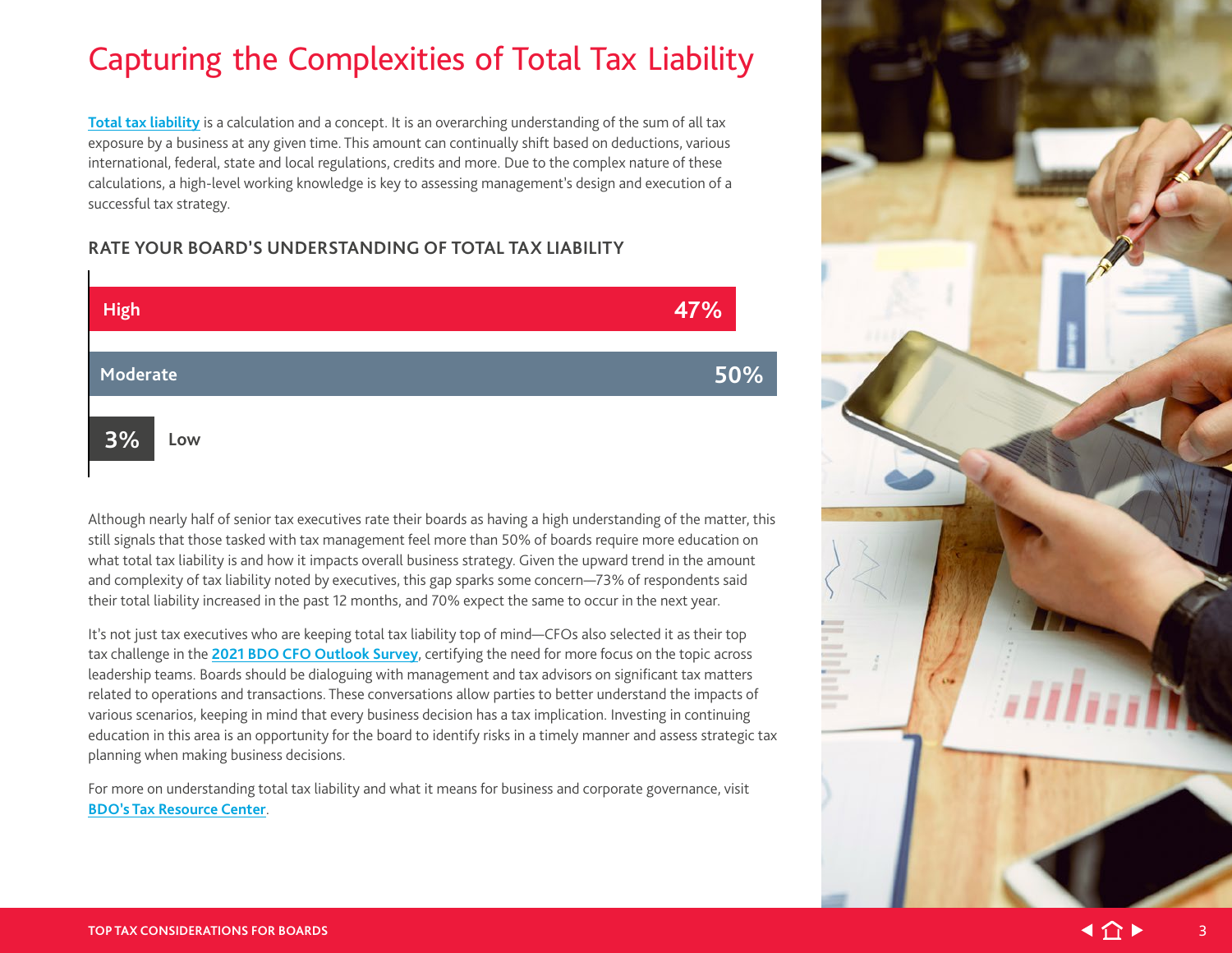#### Tracking Tax Regulations and Compliance Needs

Keeping up with shifting tax regulations is an ongoing responsibility but will likely require an even greater focus following the 2020 election results and an economy that is still seeking to regain strength. State and local governments are likely looking to recoup lost tax revenues, which may lead to stricter regulation around sales that cross state lines and ultimately influence total tax liability.



**1-in-4** say keeping up with regulatory and compliance challenges is their top personal challenge in 2021

As the landscape continues to change and potential tax reform remains on the horizon, management and the board's ability to keep up with fluctuating guidance will be crucial to avoid reporting disputes. These are on the rise—55% of respondents said they had been involved in a tax dispute in the last 12 months, up from 40% last year. Boards are tasked with ensuring management teams are remaining abreast of evolving tax guidance and incorporating it into business planning to reduce both financial and reputational risk.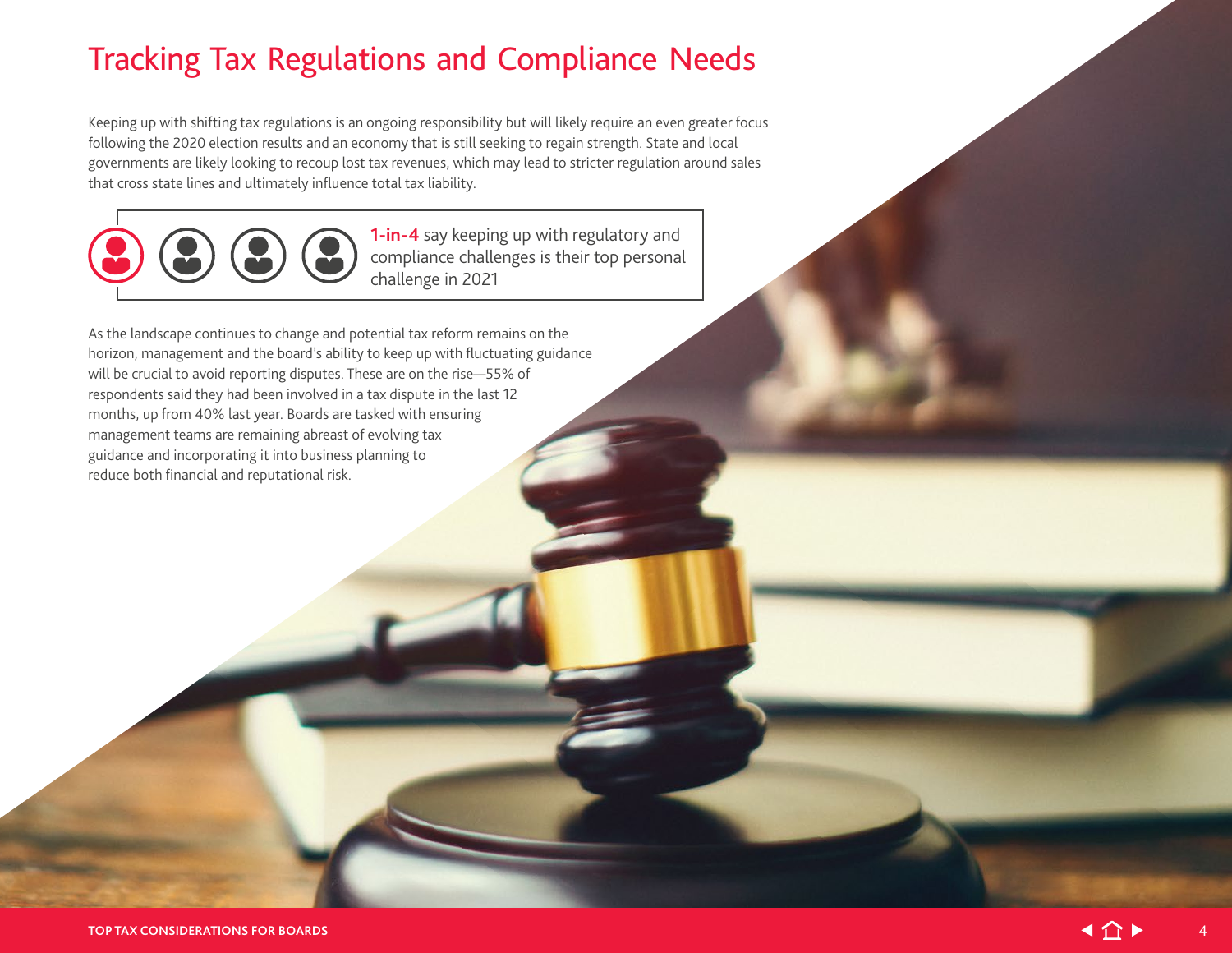#### Eyeing the Evolution of Digital Taxation Worldwide

The idea of global digital taxation has long been discussed, even more so as commerce moves online and geographical boundaries are blurred. The Organisation for Economic Co-operation and Development (OECD) and the wider international business community recently made strides and are moving toward a global taxation agreement, something 79% of respondents believe will come to fruition within the next 12 months.

An agreement on this topic will have business implications beyond tax, especially for any organization that conducts online operations in multiple countries. Boards should take an active role in this conversation alongside management and tax teams, ensuring the organization is properly preparing for the ramifications such an agreement may have on their operations and bottom lines. By proactively evaluating digital activities, budgets and different tax scenarios, boards can avoid sticker shock when an eventual framework kicks in or avoid potential penalties down the line. The way U.S. businesses pivoted after the domestic cross-state *[South Dakota vs. Wayfair](https://www.supremecourt.gov/opinions/17pdf/17-494_j4el.pdf)* taxation case may serve as a helpful guide on how to plan for an eventual cross-border tax standard.



Potential impact of the taxation of digital products and services is the **#1 factor in total tax liability**



Understanding the OECD's work on digital taxation and global minimum tax (a tax rate which would apply to companies with income from cross-border activities that pay taxes below a certain threshold) is the biggest international tax concern for **29%** of senior tax executives

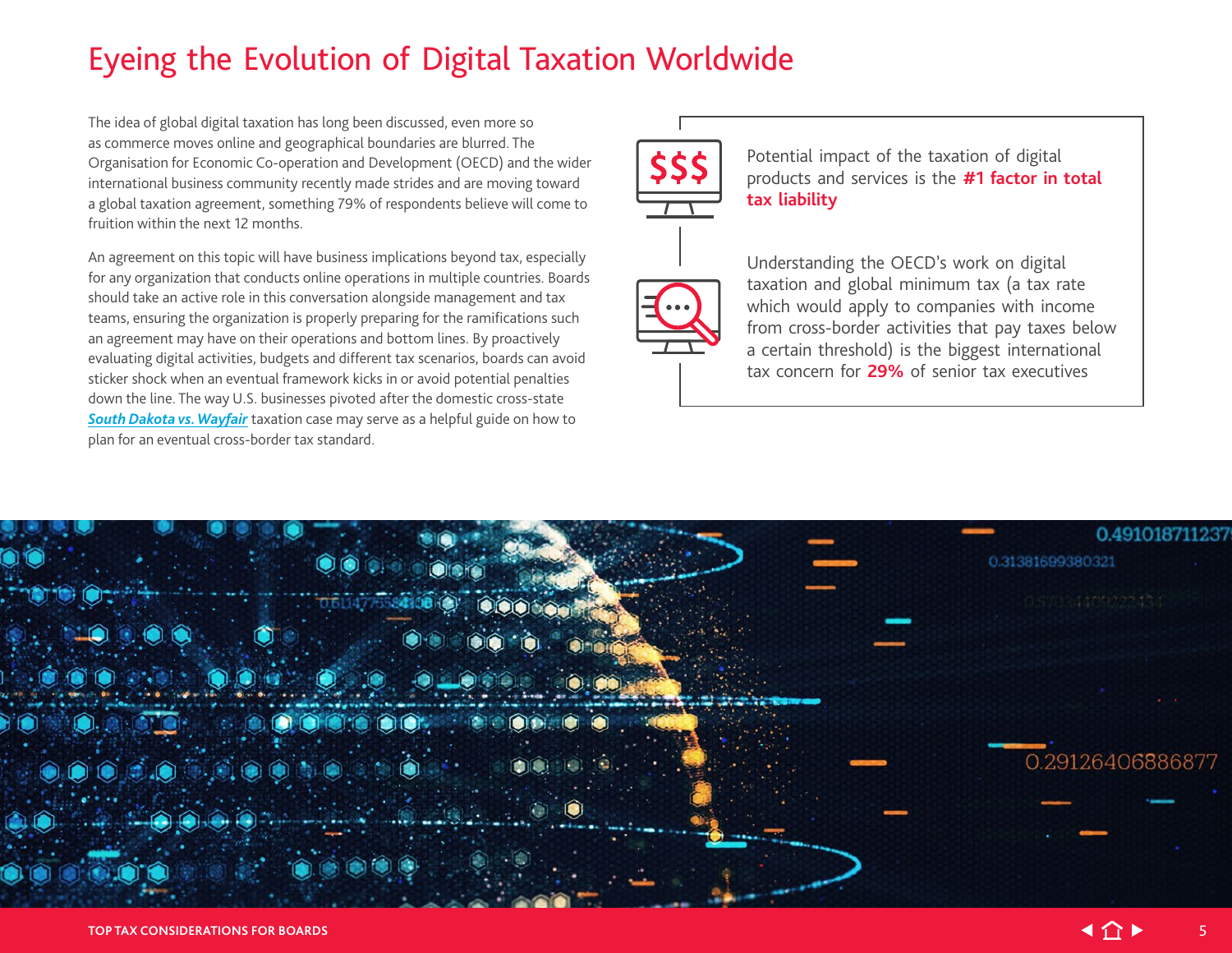## Bringing Boardrooms up to Speed with Tax Tech

Technology is integral to every aspect of business, and the tax department is no exception. Failing to keep pace with technology advancements can have detrimental effects. This became especially clear in 2020 when the pandemic necessitated a rapid shift to remote operations. Organizations felt the impact, as more than half (56%) of respondents report that technology and process limitations had a major impact on their ability to keep pace with tax changes this year.

**To bypass these limitations in the future, tax departments are increasing their focus on technology in 2021:**



**#1 mandate for tax departments in 2021:** Transforming the tax function for greater efficiency

and better insights (33%)

**Top area of investment in 2021:** Identifying and implementing new technologies (51%)

**#1 pandemic "silver lining":** Accelerating the digital transformation of the tax function (55%)

Boards must ensure they thoroughly understand the organization's need for technology-based tools and capabilities used in the process for management of the tax function—increasingly complex compliance needs make investing in technology a necessity rather than an option. Organizations are rolling out digital transformation plans on an accelerated timeline, and technology increasingly guides overall tax strategies, compliance tracking, liability minimization and more. The ability to properly interact with tech used in the tax process and analyze results will set successful businesses apart from laggards.

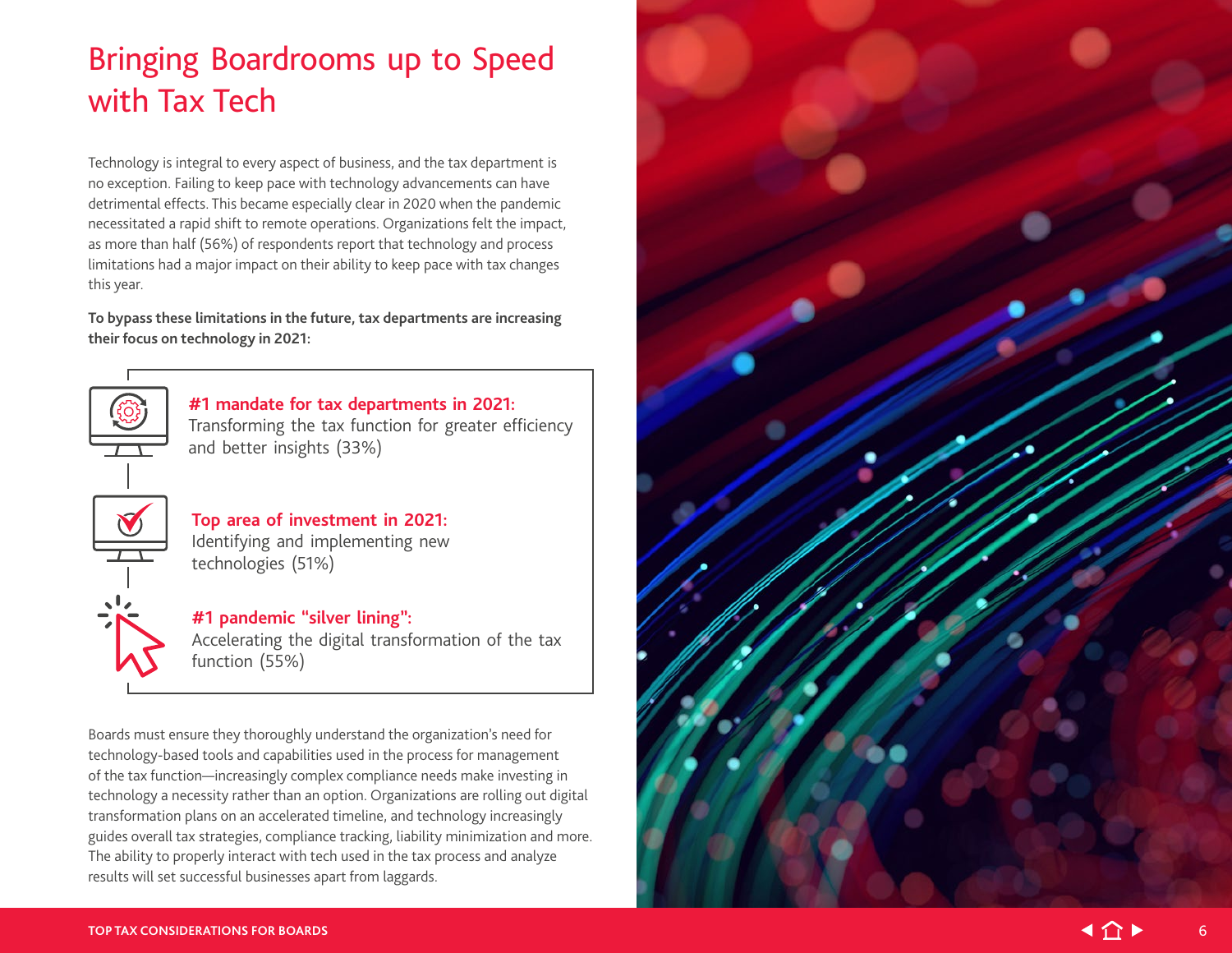#### Combatting Lingering COVID-19 Impacts

More than a year after COVID-19 first impacted U.S. businesses, its effects linger on, and the post-pandemic environment remains uncertain. Programs like the **[Coronavirus Aid, Relief and Economic Security](https://www.bdo.com/insights/tax/federal-tax/president-trump-signs-into-law-cares-act)** (CARES) Act provided opportunities for relief, and it was up to organizations' tax departments to identify ways to use tax as a tool for resilience. However, a short-term shift in strategy is often not without longer-term consequences.

> **#1 tax issue in 2021:** Mapping the tax impact of COVID-19-related **[business strategies](https://www.bdo.com/resource-centers/tax-resource-center/tax-relief-strategies-for-resilience)** (50%)

Executed tax and liquidity strategies and 2021 planned strategies—from restructuring the supply chain to Social Security tax payment deferrals—will have tax implications down the line. Having a direct line to top tax executives and advisors will be essential for boards as they continue overseeing COVID-19-related consequences and changes to the business. Investors and other stakeholders are keeping a close eye on how leadership teams changed course due to the pandemic and expect a high level of insight into any decisions that are of material importance to operations. Boards must ensure necessary and transparent disclosures are made around COVID-19-related effects, tax implications included.